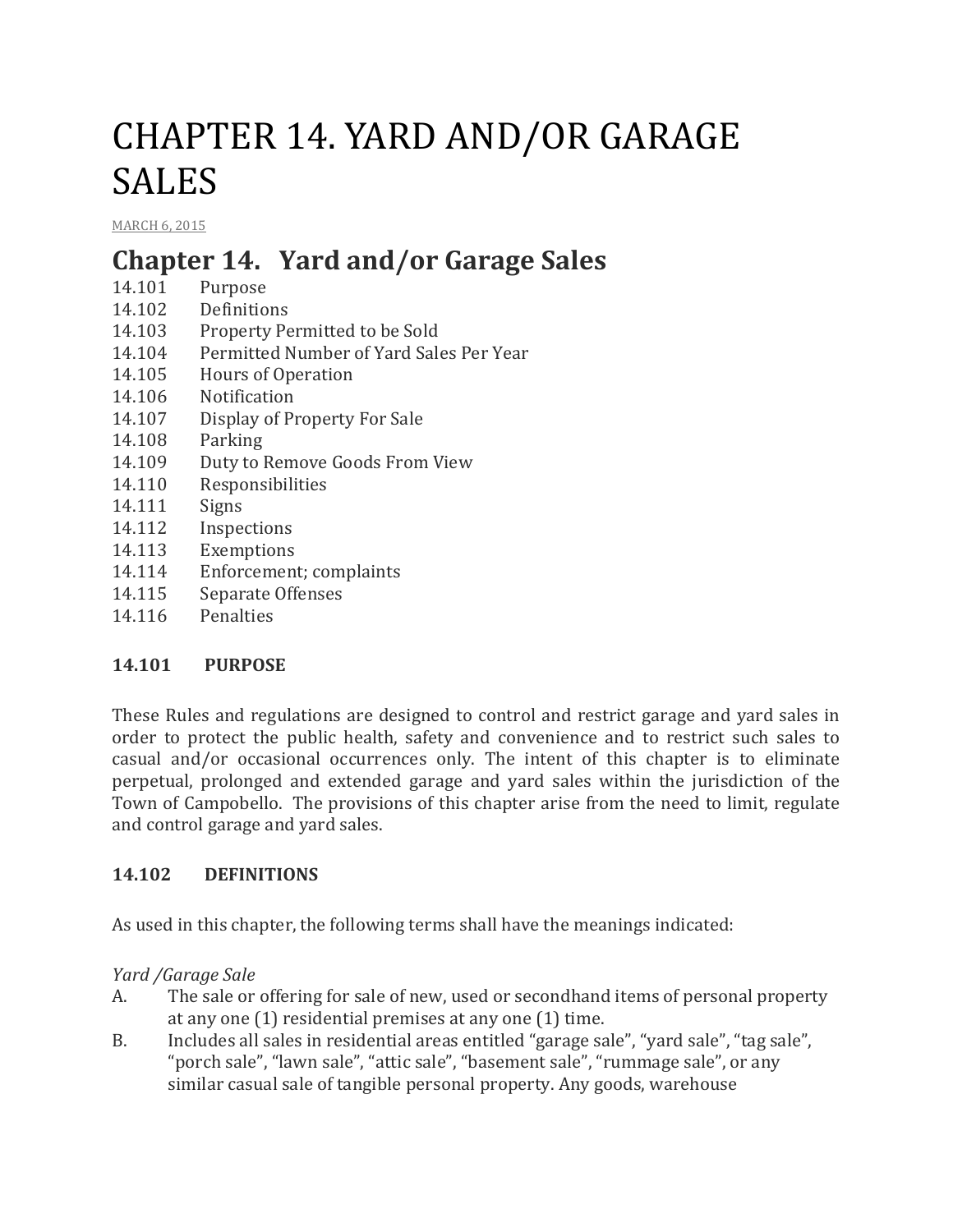merchandise or other personal property capable of being the object of a sale regulated hereunder.

#### *Residential*

Any dwelling or structure that is used as a single-family dwelling rather than for business or commercial purposes.

#### *Municipality*

All residential dwellings located within any type of zone, zoned area, zoning district, whether or not said areas or zones are residential, business, commercial or otherwise, within the geographic boundaries of the Town of Campobello.

# *Persons*

Individuals, partnerships, family groups, voluntary associations and corporations.

# *Personal Property*

Property which is owned, utilized and maintained by an individual or members of the residence and acquired in the normal course of living in or maintaining residence. It does not include merchandise which was purchased for resale or obtained on consignment.

# **14.103 PROPERTY PERMITTED TO BE SOLD**

Property which is owned, utilized and maintained by an individual or members of the residence and acquired in the normal course of living in or maintaining residence. It does not include merchandise which was purchased for resale or obtained on consignment. It shall be unlawful for any individual to sell or offer for sale, under the authority granted by this chapter property other than personal property or handmade items.

# **14.104 PERMITTED NUMBER OF YARD SALES PER MONTH**

It shall be unlawful for any resident and/or family household to conduct more than two (2) yard sales during any one (1) calendar month. If members of more than one residence and or family household join in the operation of a garage sale, it shall be considered as a garage sale for each and all such residences and/or family households.

# **14.105 HOURS OF OPERATION**

Such yard/garage sales shall be limited in time to no more than the daylight hours of two consecutive days.

# **14.106 NOTIFICATION**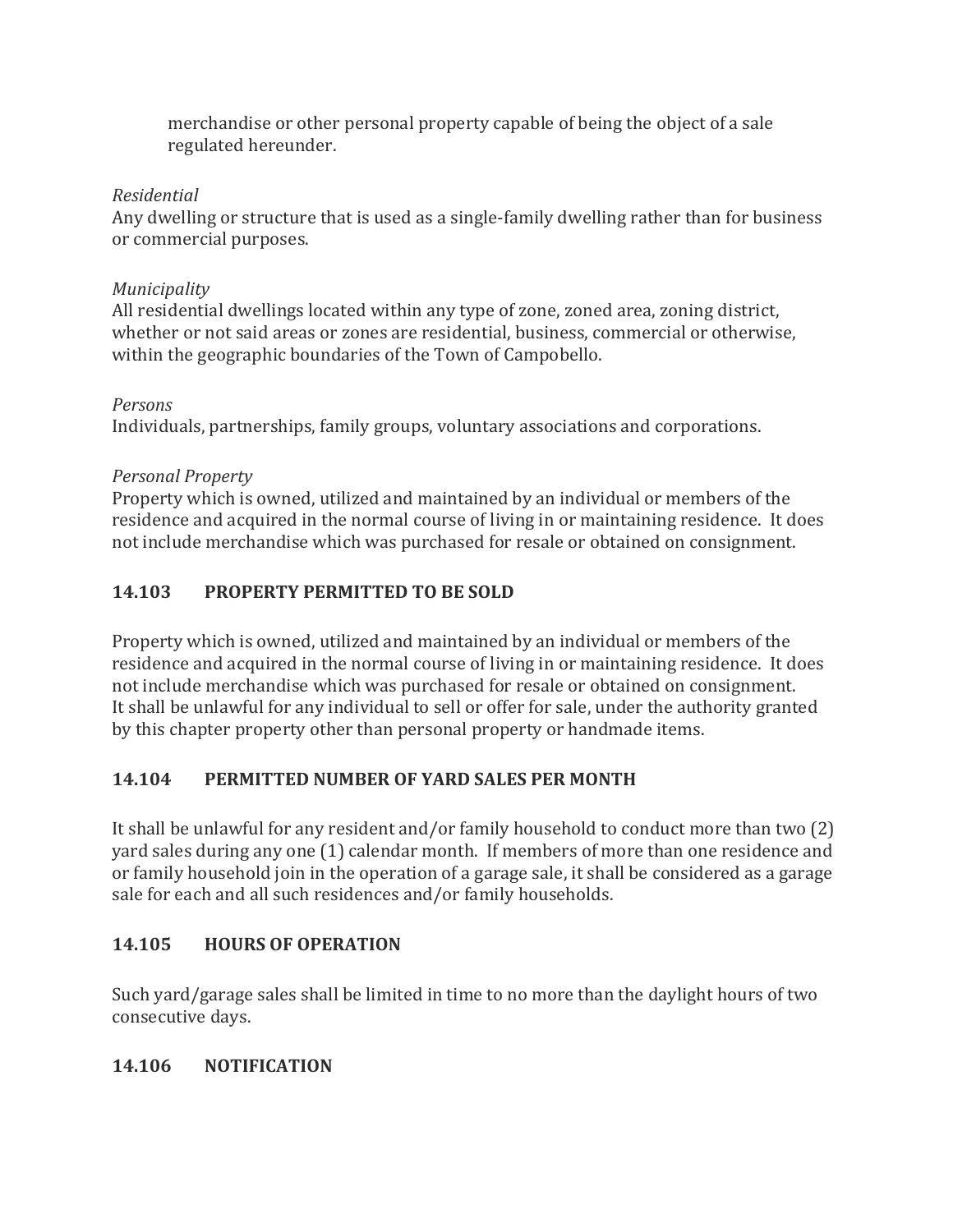Persons planning to hold a yard/garage sale shall notify the proper town officials of the location and date.

# **14.107 DISPLAY OF PROPERTY FOR SALE**

Personal property offered for sale may be displayed within the residence, in a garage, in a carport or in a yard, but only such areas. No personal property offered for sale shall be displayed in any public right of way.

# **14.108 PARKING; TEMPORARY CONTROLS**

All parking of vehicles shall be conducted in compliance with all applicable laws and ordinances. Further, the Police Department may enforce such temporary controls to alleviate any special hazards and/or congestion created by any yard/garage sale.

# **14.109 DUTY TO REMOVE GOODS FROM VIEW**

It shall be the duty and obligation of any person conducting a yard sale or garage sale defined herein to remove all articles and goods offered for sale, from the public view, by sundown on the last day said sale is held. In no event shall any yard sale or garage sale be conducted for more than two consecutive days.

# **14.110 RESPONSIBILITIES**

The individual(s), owner(s) or tenant(s) of the premises on which such sale or activity is conducted shall be jointly and severally responsible for the maintenance of good order and decorum on the premises during all hours of such sale or activity. No such individual(s) shall permit any loud or boisterous conduct on said premises nor permit vehicles to impede the passage of traffic on any roads, streets or sidewalks in the area of such premises. All such individuals shall obey the reasonable orders of any member of the Police or Fire Department of the Town of Campobello in order to maintain the public health, safety and welfare.

# **14.111 SIGNS**

- A. Signs Permitted. Only the following specified signs maybe displayed in relation to a pending yard/garage sale:
- 1. Two (2) signs permitted. Two (2) signs of not more than four (4) square feet each shall be permitted on the property of the residence where the yard/garage sale is being conducted.
- 2. Two (2) directional signs permitted. Two (2) signs of not more than two (2) square feet each are permitted, provided that the premises upon which the yard/garage sale is conducted has given permission to erect such signs on their property.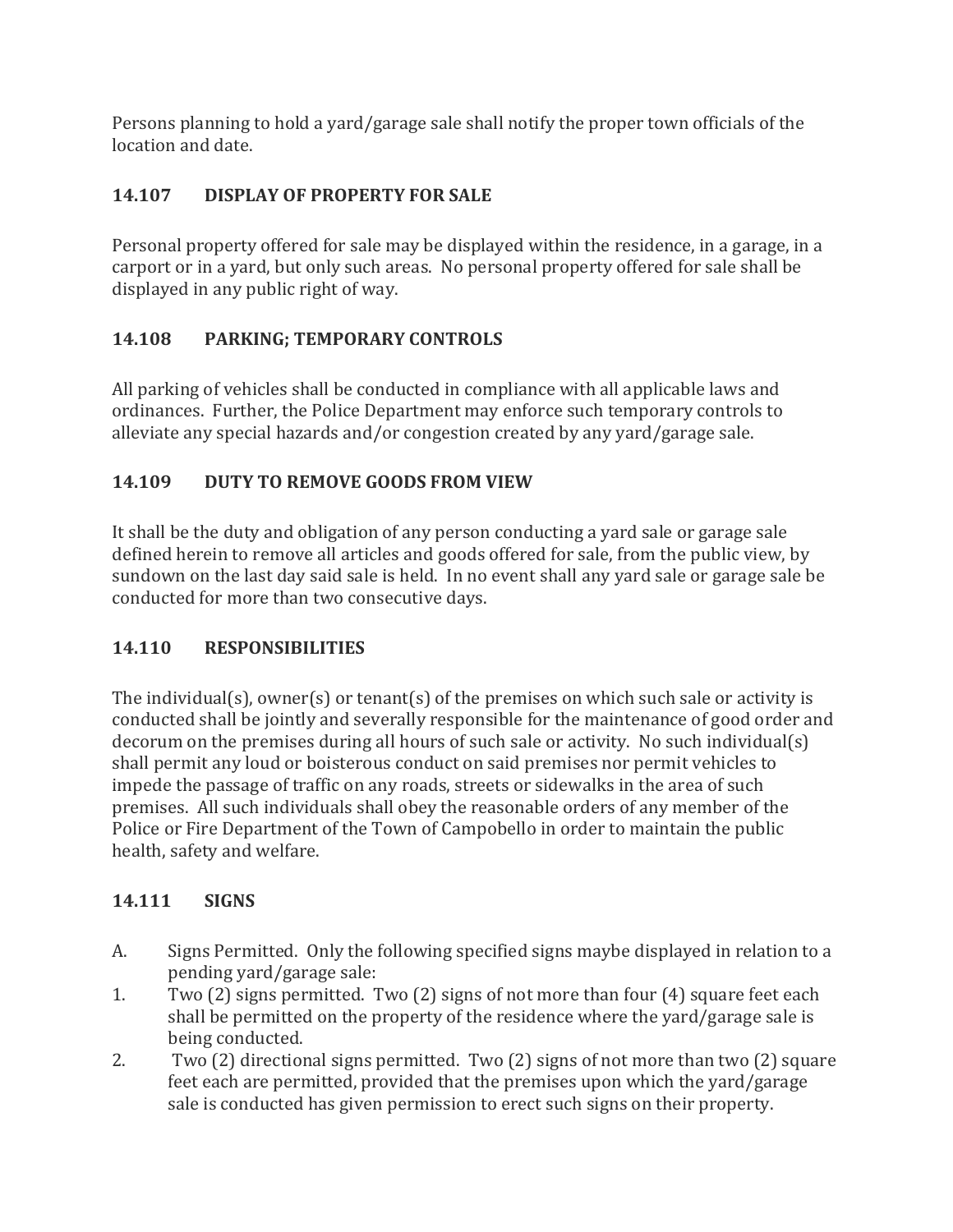- 3. All signs placed on the right of way of any thoroughfare, light pole, driveway or intersection must not interfere with the view of motorists and pedestrians or impede the safe flow of traffic.
- B. Time limitations. No sign or other form of advertisement shall be exhibited for more than twelve (12) hours prior to the commencement of such a sale.
- C. Removal of Signs. All signs must be removed immediately upon the conclusion of the sale.

#### **14.112 INSPECTIONS – ARREST AUTHORITY OF INSPECTOR**

A Campobello Police Officer , or any other official designated by the Police Chief, shall have the right of entry upon any premises showing evidence of a yard sale or garage sale, for the purpose of enforcement of the Ordinance and shall make inspections to enforce the same and shall have the right to issue citations for violations of this Ordinance.

#### **14.113 EXEMPTIONS**

- A. Persons selling goods pursuant to an order or process of a court of competent jurisdiction.
- B. Persons acting in accordance with their powers and duties as public officials.
- C. Any sale conducted by any merchant or other business establishment from or at a place of business having a current Town of Campobello Business License permitted by Zoning Ordinances not otherwise prohibited in other ordinances.
- D. Any bona fide charitable, educational, cultural, or governmental institution or organization, when the proceeds from the sale are used directly for the organization's charitable purposes and the good or articles are not sold on consignment basis.

# **14.114 ENFORCEMENT; COMPLAINTS**

- A. This chapter shall be enforced by the Campobello Police Department, and it shall be its duty to investigate and prosecute any violation of this chapter.
- B. If, after an investigation, a violation is found to exist, the Police Department shall prosecute a complaint before Campobello Magistrate Court pursuant to the provisions of this chapter.

# **14.115 SEPARATE OFFENSES**

Every article sold and every day a sale is conducted in violation of this chapter shall constitute a separate offense.